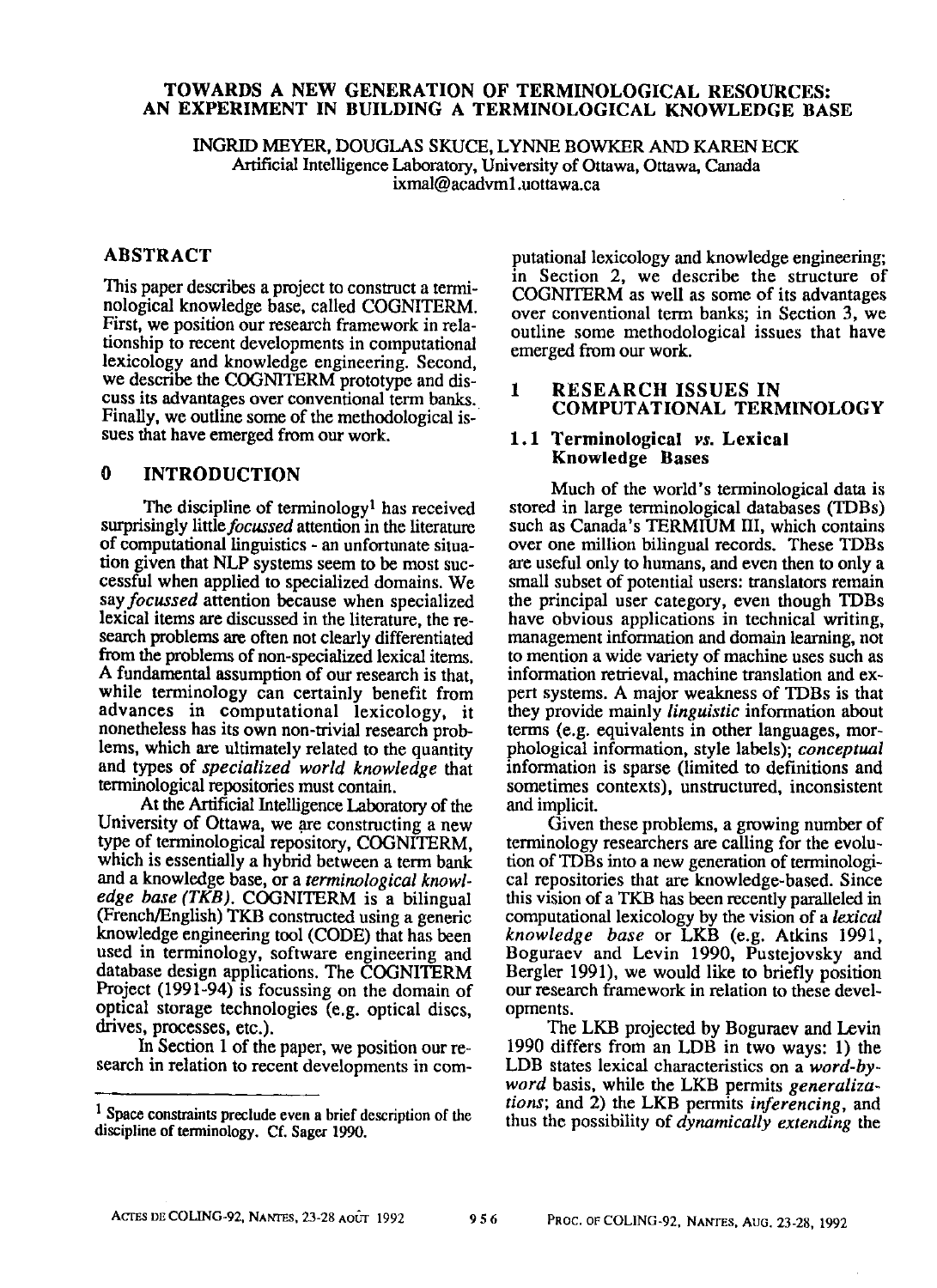lexicon to accommodate new senses. Both characteristics are extremely important for the TKB as well: 1) a capacity for supporting generalisations is particularly relevant to terminology since terminological repositories have an important teaching function<sup>2</sup>; and 2) the accommodation of new senses is even more crucial to terminology than to the general lexicon since specialized languages grow so rapidly. While the TKB must share these characteristics, it differs from the LKB in one important way, which derives from the fundamental difference between general and specialized lexical items. This difference can be summarized in the following two principles:

*• an LKB must make explicit what a native speaker knows about concepts denoted by general lexical items* 

*° a TKB must make explicit what a native speaker who is also a domain expert knows about concepts denoted by specialized lexical items* 

While the lexicographer's ultimate source of lexieal knowledge is his/her own intuition, the terminologist's challenge is to model experts' terminological intuitions, which stem in large part from their domain knowledge. The acquisition of domain knowledge, therefore, has traditionally been the starting point for any practical terminology project; only when the knowledge structures of a domain are systematized to some degree can terminologists proceed with term extraction, definition construction, analysis of synonymy and polysemy, identification of equivalents in other languages, etc. The crucial importance of modelling domain knowledge in a TKB necessitates a conceptual framework and technology which, in our view, should derive partly from recent insights in knowledge engineering.

### **1.2 Terminology and Knowledge Engineering**

At the heart of the relationship between terminology and knowledge engineering is the fact that practitioners of both disciplines function as *intermediaries* in a knowledge communication context involving experts on the one hand and a knowledge processing technology on the other. This type of knowledge communication context entails three principal activities:

*Knowledge acquisition.* Acquisition of knowledge, whether by elicitation from a human expert or extraction from texts, is complicated by the fact that domain expertise consists of three elements - performance, understanding and communication - that require the expert to play the roles of practitioner, scientist and teacher, respectively (Gaines 1990). Unfortunately, experts vary widely in their teaching skills: they may not have the linguistic ability to express knowledge clearly; they may not provide exactly the knowledge that is required; etc. As well, they may vary in their understanding of the field, presenting the knowledge engineer/terminologist with problems of inconsistency and contradiction,

*Knowledge formalization.* Knowledge does not come "off the shelf, prepackaged, ready for use" (Hayes-Roth 1987:293). As already mentioned, it can be inconsistent and contradictory. It can be multidimensional, since experts' understanding of a conceptual system can depend on their point of view. It may be hard to "capture", since it is constantly changing, and since emergent knowledge can be incomplete and unclear. Finally, from the knowledge engineer/terminologist's point of view, it will exist in various degrees of"clarity" and "depth": since knowledge acquisition is incremental, certain concepts will be more clearly or deeply understood than others at any given time.

*Knowledge refinement.* Once formalized, knowledge may be refined in two ways: 1) it may be validated by testing the knowledge-based system on the intended application, and/or 2) it may be periodically updated, for example, as the knowledge engineer/terminologist's understanding of the field deepens or expands, when the field itself changes, or when the system needs more knowledge due to changes in the application. Knowledge refinement may again entail knowledge acquisition and formalization, making the knowledge engineering cycle a continuous process.

Over the last three years, we have developed and tested a knowledge engineering tool called *CODE* (Conceptually Oriented Description Environment), which is designed to assist a user who may or may not be a domain expert in acquiring, formalizing and refining specialized knowledge. Although generic by design, CODE emphasizes linguistic and particularly terminological support, which we feel is crucial to all knowledge engineering applications. From 1987 to 1990, a working prototype was developed and tested in three terminology-intensive applications: term bank construction, software engineering and database

<sup>&</sup>lt;sup>2</sup> Most TDB users are not domain experts, and thus hope to acquire some domain knowledge when they look up a term.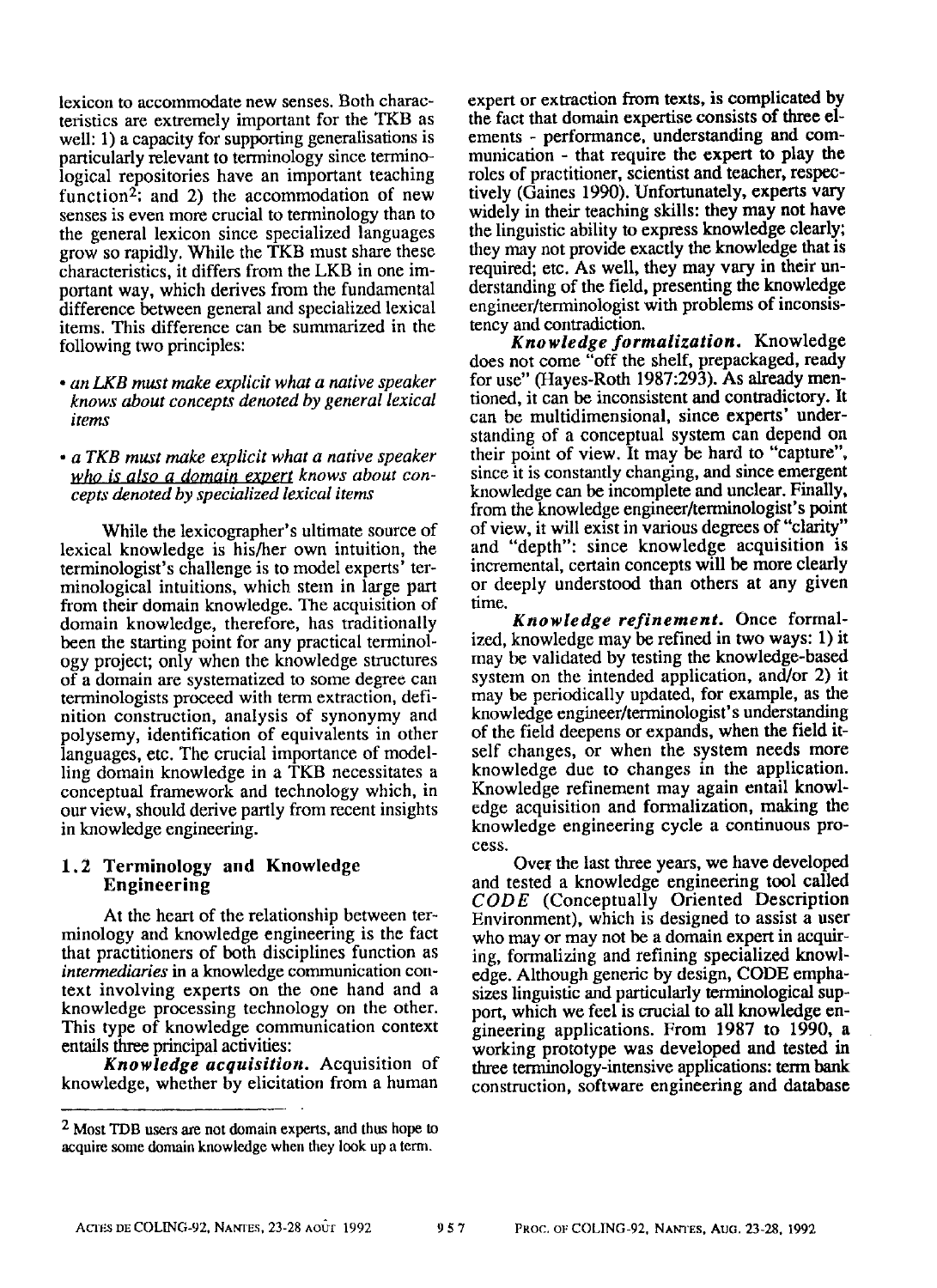$design<sup>3</sup>$ . Our research has now entered a second three-year phase, with the goal of using CODE to help us develop a clearer concept of a TKB and of an associated methodology.

### **2 COGNITERM:** A TERMINOLOGICAL KNOWLEDGE **BASE**

# **2.1 General Description**

COGNITERM is essentially designed as a hybrid between a conventional TDB and a knowledge base. Each concept is represented in a framelike structure called a *concept descriptor (CD),*  which has two main information categories. The Conceptual Information category is the knowledge base component, listing conceptual characteristics and their values. CDs are normally, though not necessarily, arranged in inheritance hierarchies. The Linguistic Information category is the TDB component, providing all the strictly linguistic information normally found in conventional TDBs.

The TKB can be visualized graphically in a variety of semantic net displays. Both hierarchical (e.g. generic-specific, part-whole) and non-hierarchical relations can be graphed. Since knowledge acquisition typically proceeds one subdomain at a time, subwindows may show only a restricted part of the knowledge structure (i.e. a subtree). There is also a masking capability which, for example, can show only concepts that fall within a given "dimension" of reality.

As an aid to definition construction, and specifically to assist in determining the differentiating characteristics, CODE offers a Characteristic Comparison Matrix that presents the union of all characteristics of coordinate concepts<sup>4</sup>, with the exclusion of those that are identical in all coordinates.

Finally, navigation through COGNITERM is facilitated by CODE's Browser, which allows the knowledge to be accessed either by names of concepts or names of their characteristics, both of which can be presented in a conceptual (i.e. hierarchical) or alphabetical order. A variety of masks can be applied to restrict the knowledge.

# 2.2 Advantages of a TKB over a TDB

The differences between a conventional TDB and a TKB can be examined from three points of view: 1) the information itself, 2) support for acquiring and systematizing the information and 3) facilities for retrieving the information. A brief description<sup>5</sup> of each is found below.

*The information.* In a TDB, conceptual information is encoded implicitly in the form of definitions, contexts, indication of domain(s), etc. In a TKB, it is encoded explicitly. The resultant *degree of structure* imposed on the information has three important by-products. First, it allows for an explicit representation of conceptual relations (as opposed to implicit representations in TDB definitions or contexts). Second, it facilitates consistency: since generic concepts are explicitly indicated, for example, definitions of all coordinate concepts must have the same genus term; since characteristics inherit to subeoncepts, they will correspond from one coordinate concept to another. Third, an explicit representation of conceptual relations facilitates graphical representations of knowledge structures; this aspect is particularly emphasized in the COGNITERM Project since graphical representations aid learning, providing the kind of conceptual "map" advocated by numerous educational psychologists<sup>6</sup>.

*Acquisition and systematization of information.* Unlike conventional TDBs, a TKB such as COGNITERM provides not only a medium for storing information, but also mechanisms to assist in acquiring and systematizing the information in the first place. Inheritance mechanisms play an important role in this regard: on the simplest level, they free the terminologist from repeating information from one hierarchical level to another, and allow the possibility of "what-if" experiments; on a more interesting level, inheritance can be associated (as it is in CODE) with mechanisms for signalling conflicts when changes to one hierarchical level "percolate" through the knowledge structures. A browsing mechanism such as we have implemented provides additional support for acquisition, as it allows the kind of hypertextlike "navigation" through the knowledge structures that is needed to ferret out compatible knowledge "spaces" for a new concept. Other implemented

<sup>&</sup>lt;sup>3</sup> This first phase of our research has already been documented elsewhere: a general technical description of CODE can be found in Skuce (in press b); an analysis of the relationship between terminology and knowledge engineering can be found in Meyer 1991 and (in press); the three terminology-intensive applications are described in Skuce **and Meyer** 1990a/b (term bank construction), Skuce **(in** preparation) (software engineering), and Downs *et al.*  1991 (database design).

<sup>4</sup> By *coordinate concepts* we mean concepts that share the same parent in a hierarchy.

<sup>5</sup> A much more detailed description, illustrated with examples of COGNITERM output, can be found in **Meyer**  *et al.* 1992 (in press).

 $6$  Cf. Sowa 1991 (in press).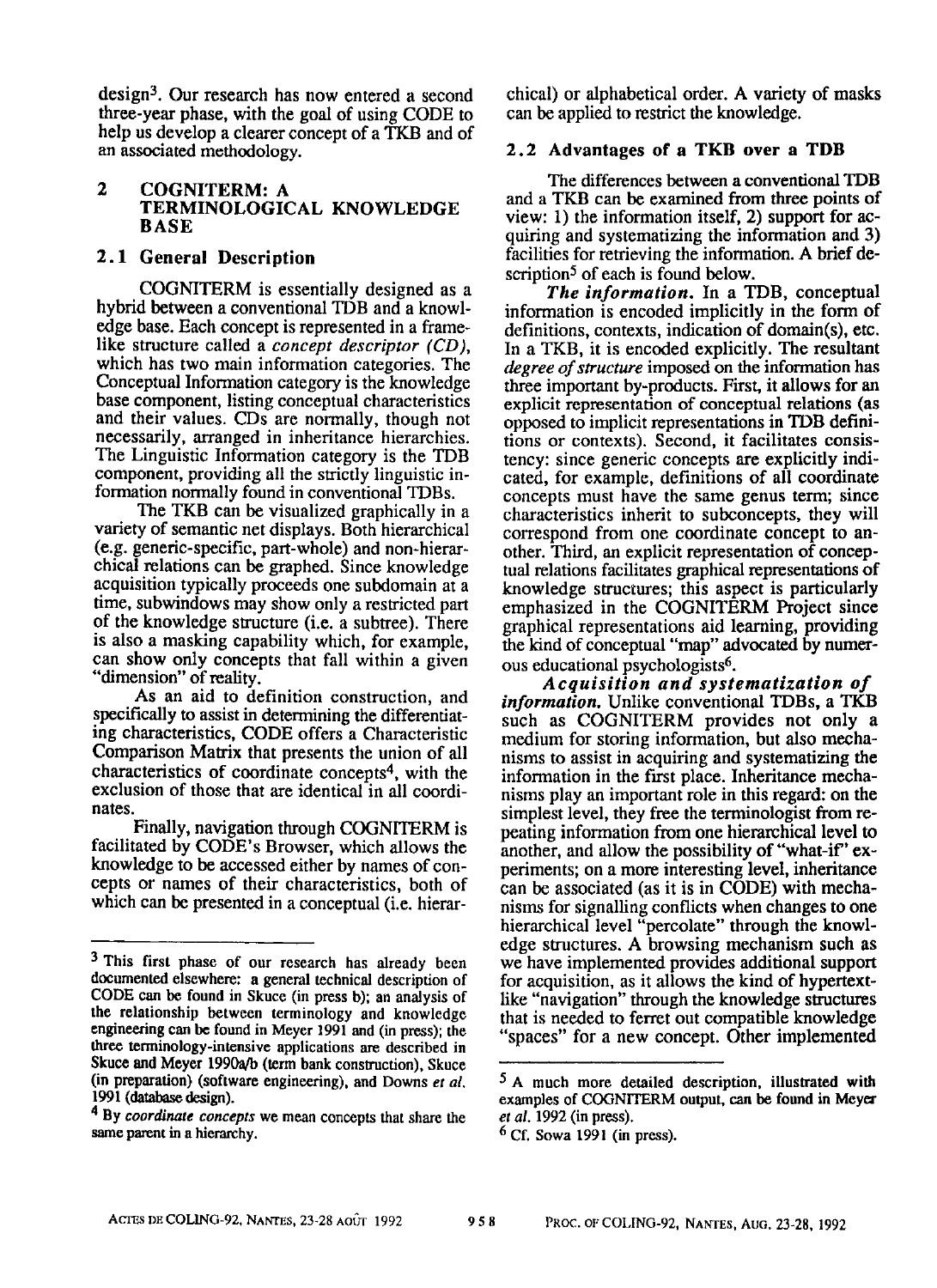user interface features, such as masks, the Characteristic Comparison Matrix, and a highly developed graphical display, are just some exam~ pies of the potential facilities of a TKB environment designed to help terminologists "get the knowledge straight" throughout the acquisition process.

*Retrieval of information.* Conventional TDBs are severely handicapped by their fundamental term-to-concept orientation: knowing a teml, one can expect the TDB to indicate (to some degree, at least) what it means, what its synonyms are, etc. Terminological research, however, is very often concept-to-term oriented: for example, "reallife" terminology is typified by questions like "What do you call the machine with function W?", "What do you call the material that has physical characteristics X, Y, and Z?" The inability of conventional TDBs to answer these kinds of questions leads to the proliferation of synonyms and quasisynonyms, one of the greatest impediments to communication in specialized domains. Users of COGN1TERM can access its data through any conceptual characteristic to determine whether the concept they have in mind already has a name.

# 3 METHODOLOGICAL ISSUES

In deciding on a preliminary methodology for our work, we naturally turned to the literature of both computational lexicology and knowledge engineering for inspiration, with little success. Even the world's largest knowledge acquisition project, CYC (Lenat and Guha 1990), provides only sparse methodological guidance (Skuce in press a). To date, our methodology has remained essentially grounded in that traditionally used by terminologists (Sager 1990), a reasonable starting point when one considers that, although terminologists have traditionally not built TKBs, conceptual analysis has always been a central part of their  $work<sup>7</sup>$  nonetheless. Terminologists are keenly aware of the importance of a certain depth of domain knowledge, and many of the conceptual analysis techniques that are advocated in the knowledge engineering literature - e.g. describing conceptual characteristics through attribute-value pairs, sketching concept networks - have been part of the terminological methodology for years.

The methodology we have developed can be very superficially described as follows8: 1) After introductory reading on the domain, the principal conceptual relations are sketched out, with the goals of establishing the boundaries of the domain and identifying the subdomains, from which the most fundamental is selected for further analysis. 2) A template of conceptual characteristics is established for the selected subdomain; it is used as a guide to the knowledge acquisition process, and inherits to lower levels of the conceptual hierarchy, where it can also be specialized. 3) Conceptual and linguistic information are entered into the system as they are acquired (mainly from the corpus). A concept is integrated into a hierarchy whenever its superconcept is known; when it is not, or when there is some doubt, the concept is labelled "unclassified" (unclassified concepts can occur at any level in a hierarchy, i.e. there can be different "degrees" of classification). 4) Intensional definitions are constructed with the help of the Characteristic Comparison Matrix. Steps 2-4 are then repeated for the next subdomain, until all subdomains have been completed.

A number of the more troublesome methodological issues with which we are currently grappling are briefly outlined below.

*Knowledge acquisition "paths".*  Knowledge acquisition is not a journey down a straight path: there is no visible "goal". Although we have followed traditional terminology methodology in adopting a subdomain-oriented, top-down approach to acquisition, it often seems desirable to deviate from the principal subdomain when one encounters related terms in a neighbouring subdomain or field, and to work bottom-up as well as top-down within the principal subdomain. While the subdomains we have investigated so far (the majority of the concepts belonging to the semantic class of artefacts) are dominated by generic-specific and part-whole relations, subdomains related to other semantic classes may be more amenable to analysis based on different relations, as has been pointed out, for example, in the literature on the WordNet project (Miller 1991, Fellbaum 1991).

*Multidimensionality.* While terminologists are well aware that a given domain can be subdivided in different ways, depending on the expert's point of view, they have not traditionally attempted to account for it in any serious way, since this is difficult to do with pencil-and-paper techniques. Some problems that arise are how such "multidimensionality" affects knowledge acquisition "paths", how the technology can better support the maintenance of conceptual clarity as the number of dimensions grows (for example, through masking facilities of the kind we have implemented), how multidimensionality can be reflected in definition construction, etc.

<sup>7</sup> A detailed analysis of the role of conceptual analysis in terminology can be found in Meyer (in press).

<sup>8</sup> A detailed description of the methodology can be found in Meyer *et al.* 1992 (in press).